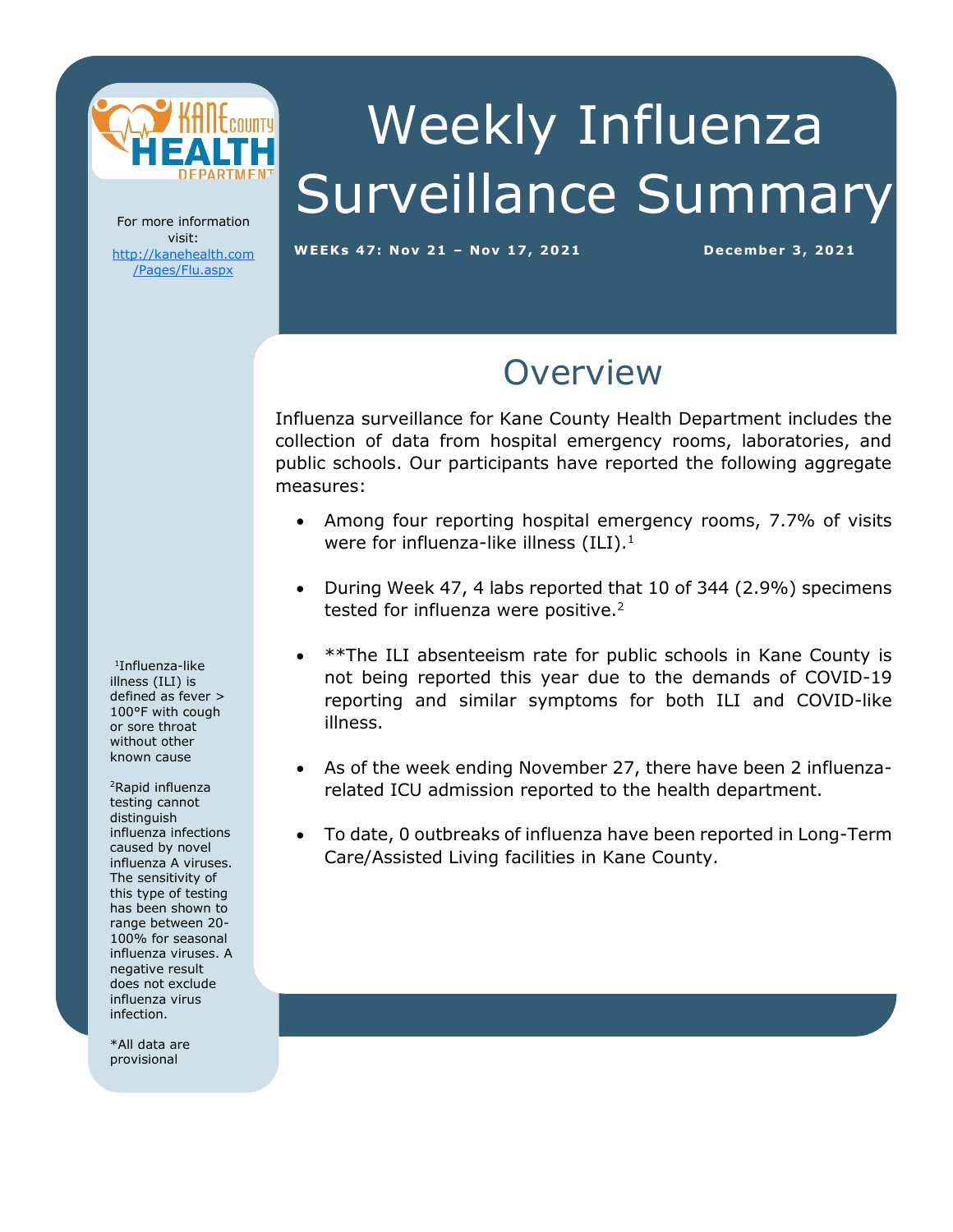# Emergency Room Visits

During Week 47, 7.7% of reported hospital emergency room visits were for influenza-like illness  $(III).<sup>1</sup>$ 

Each week, data for the 2021-22 season will be presented with data from the previous flu seasons to show the trend of ER visits for ILI over time.

Visits for influenza-like illness to reporting emergency rooms during Week 47 had the following age distribution:

- 0-4 years: 35.3% of all ILI visits
- 5-24 years: 22.1% of all ILI visits
- 25-64 years: 32.8% of all ILI visits
- 65+ years: 9.8% of all ILI visits

Throughout the season, KCHD will provide updated information on the total number of people visiting the emergency room for ILI, and what age groups make up those visits.

1 Influenza-like illness (ILI) is defined as fever > 100°F with cough or sore throat without other known cause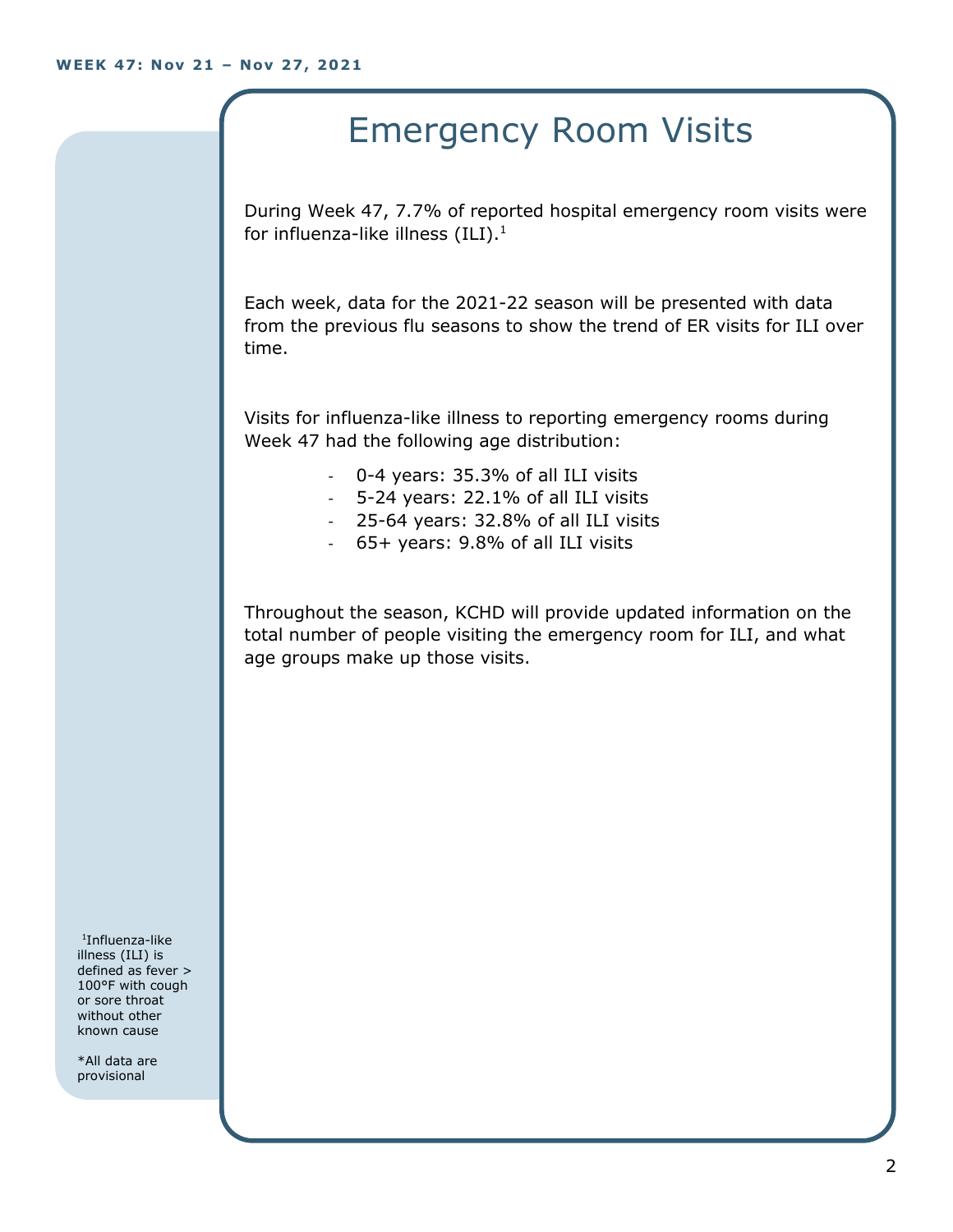

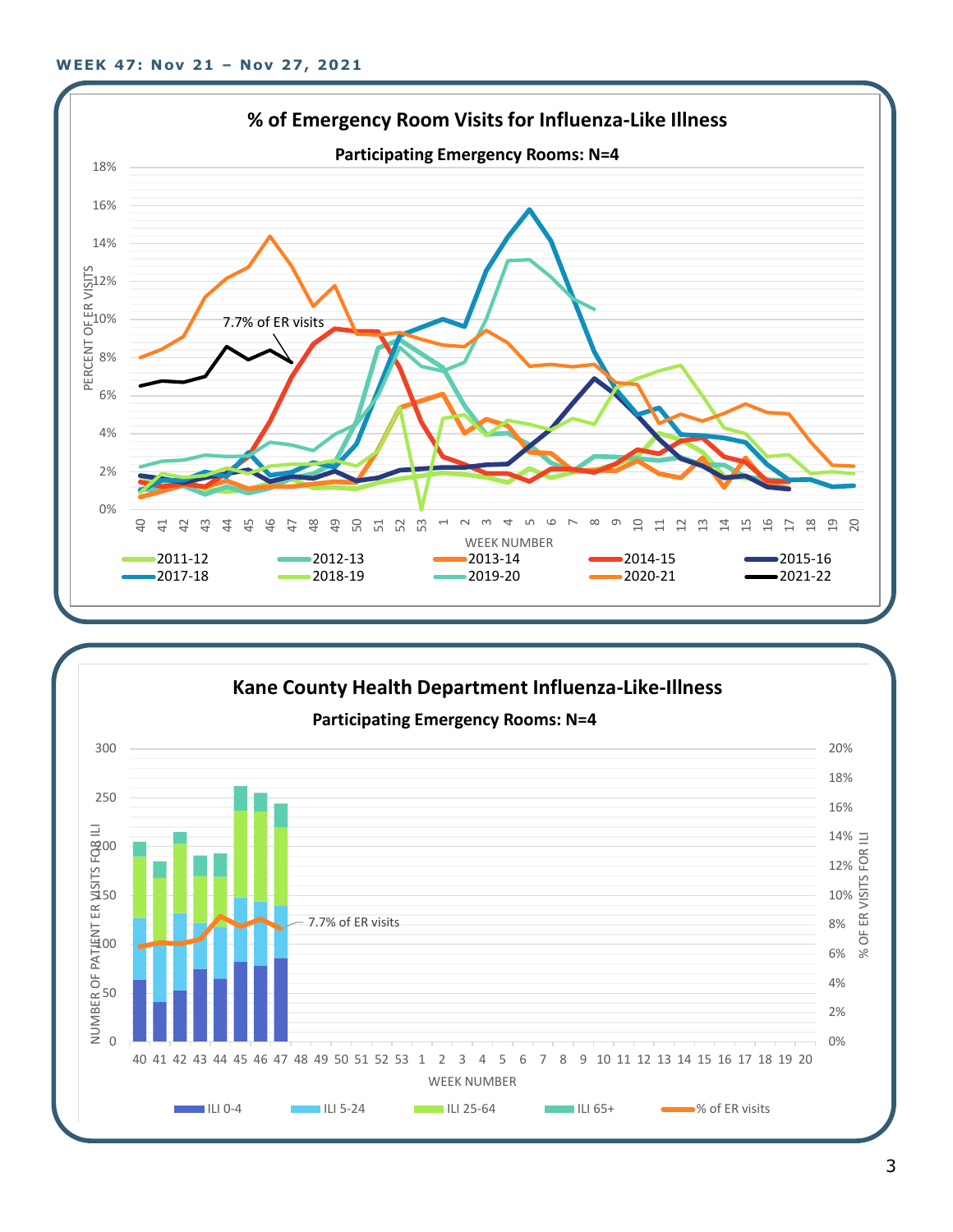# Laboratory Tests

| <b>Kane County Labs (5)</b>       | <b>Week: 47</b> |                | <b>Season Total</b> |                |
|-----------------------------------|-----------------|----------------|---------------------|----------------|
|                                   | <b>Number</b>   | <b>Percent</b> | <b>Number</b>       | <b>Percent</b> |
| <b>Specimens Tested</b>           | 344             |                | 2536                |                |
| <b>Specimens Positive</b>         | 10              | 2.9%           | 16                  | 0.6%           |
| <b>Positive Specimens by Type</b> |                 |                |                     |                |
| Influenza A                       | 10              | 100.0%         | 14                  | 87.5%          |
| Influenza B                       | 0               | 0.0%           | $\mathfrak z$       | 12.5%          |
| Influenza AB                      | O               | 0.0%           | 0                   | 0.0%           |
| Unknown                           | 0               | 0.0%           |                     | 0.0%           |



Rapid influenza testing cannot distinguish influenza infections caused by novel influenza A viruses. The sensitivity of this type of testing has been shown to range between 20- 100% for seasonal influenza viruses. A negative result does not exclude influenza virus infection.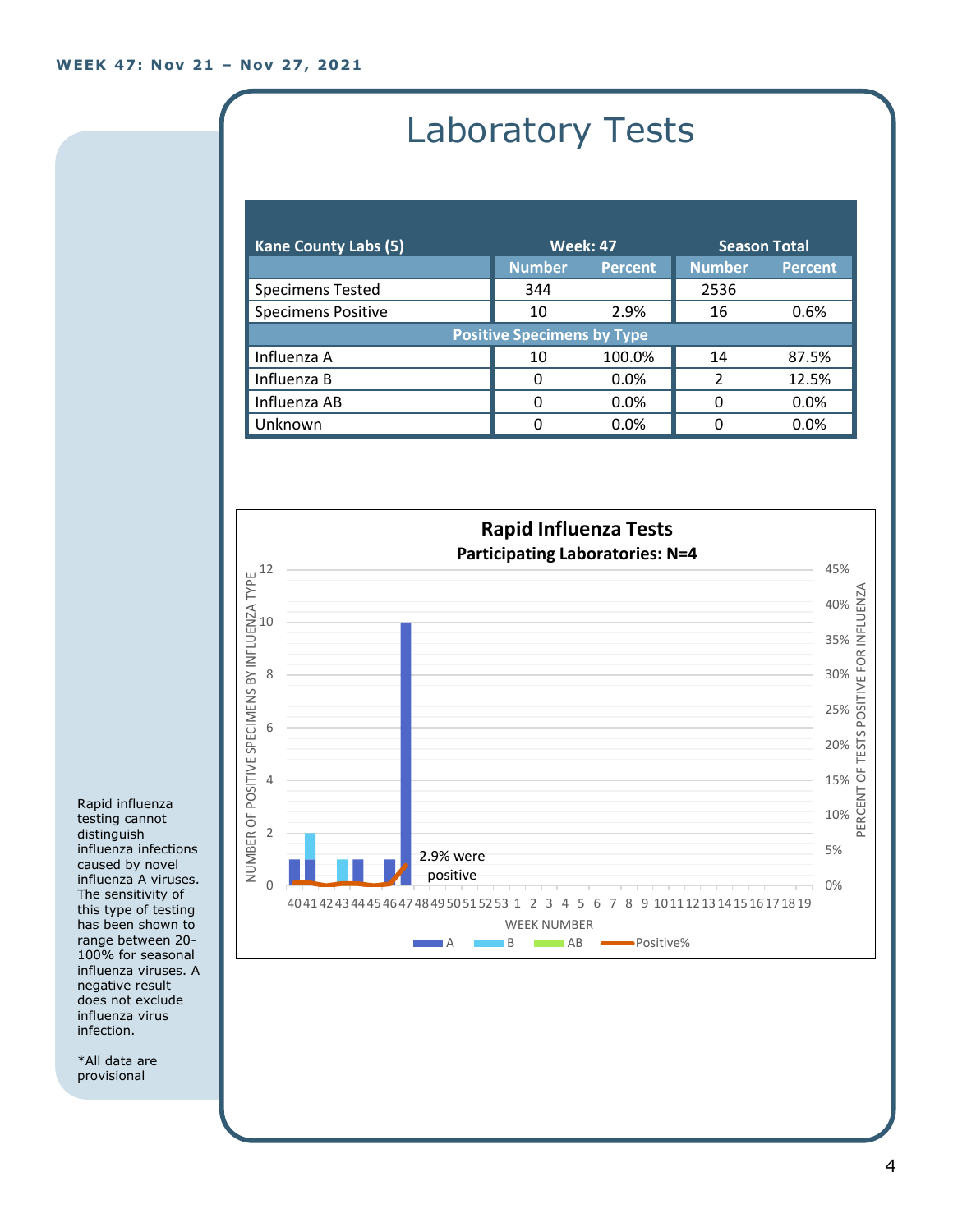### Student Absenteeism

The ILI absenteeism rate for public schools in Kane County is not being reported this year due to the demands of COVID-19 reporting and similar symptoms for both ILI and COVID-like illness.

Influenza-like illness (ILI) is defined as fever > 100°F with cough or sore throat without other known cause.